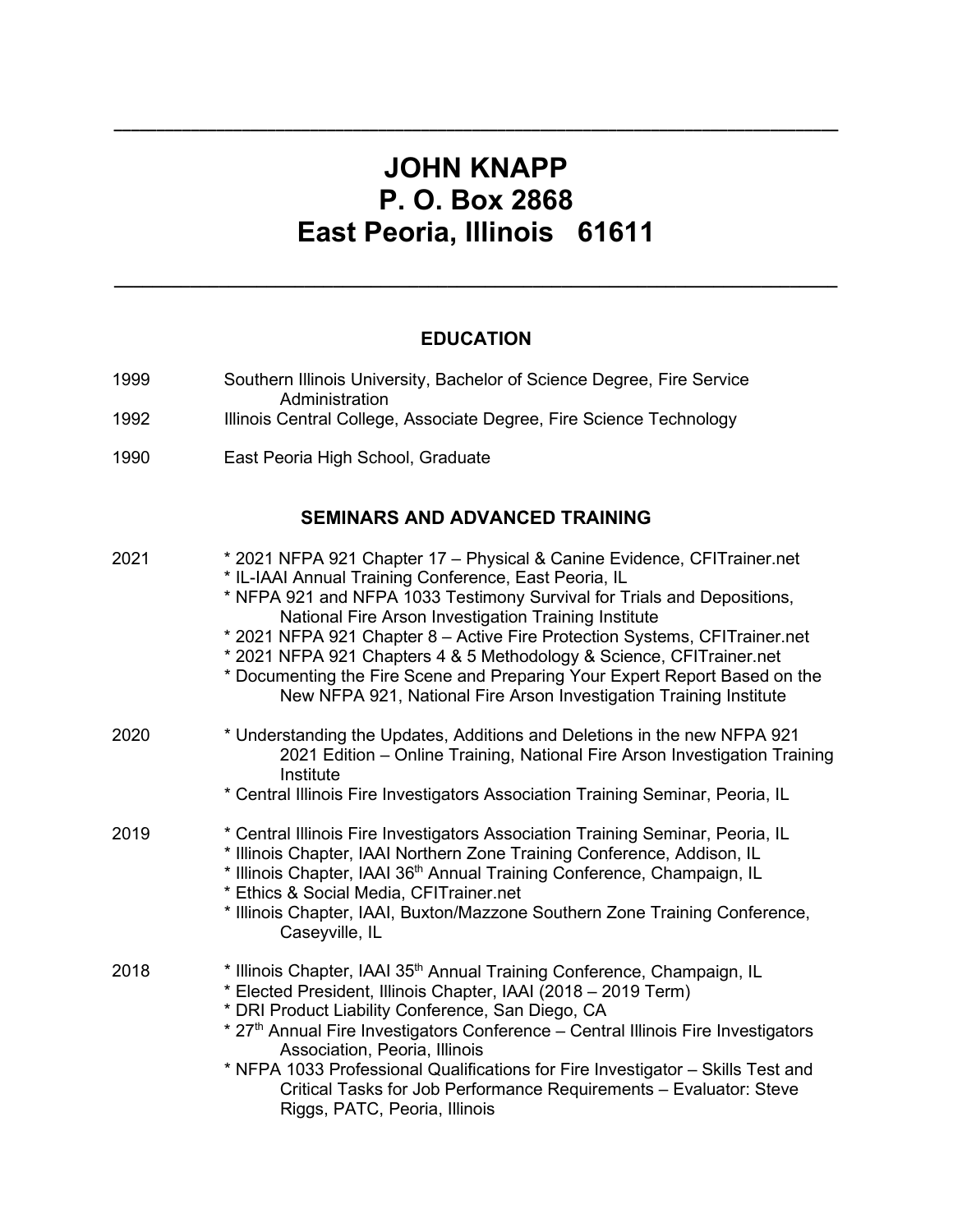| 2017 | * Central Illinois Fire Investigators Association Training Seminar, Peoria, IL<br>* Illinois Chapter, IAAI 34 <sup>th</sup> Annual Training Conference, Champaign, IL<br>* Elected 1 <sup>st</sup> Vice President Illinois Chapter IAAI<br>* Missouri Chapter, IAAI Annual Training Conference, Springfield, MO<br>* Emergency Management Institute, Emmitsburg, MD                                                                                                                                                                                                                                  |
|------|------------------------------------------------------------------------------------------------------------------------------------------------------------------------------------------------------------------------------------------------------------------------------------------------------------------------------------------------------------------------------------------------------------------------------------------------------------------------------------------------------------------------------------------------------------------------------------------------------|
| 2016 | * Central Illinois Fire Investigators Association Training Seminar, East Peoria, IL<br>* Illinois Chapter, IAAI Northern Zone Training Conference, DeKalb, IL<br>* Illinois Chapter, IAAI 33rd Annual Training Conference, Champaign, IL<br>* Fire Inspector I, National Fire Academy/Illinois Fire Service Institute,<br>Champaign, IL<br>* International Association of Arson Investigators Annual Training Conference,<br>Orlando, FL<br>* Fire Inspector II, National Fire Academy/Illinois Fire Service Institute,<br>Champaign, IL<br>* Fire Science and Litigation Conference, Scottsdale, AZ |
| 2015 | * Illinois Chapter Annual Terrance Hoyle Northern Zone Training Conference,<br>Mokena, IL<br>* DRI Product Liability Conference, Las Vegas, NV<br>* Reelected Central Zone Director, Illinois Chapter, IAAI<br>* Central Illinois Fire Investigators Association Training Seminar, East Peoria, IL<br>* Managing Multiple Alarm Complex Incidents, National Fire Academy,<br>Emmitsburg, MD<br>* Illinois Chapter, IAAI 32 <sup>nd</sup> Annual Training Conference, Champaign, IL                                                                                                                   |
| 2014 | * Fire Science and Litigation Conference, Scottsdale, AZ<br>* Illinois Chapter, IAAI 31 <sup>st</sup> Annual Training Conference, Champaign, IL<br>* Central Illinois Fire Investigators Association Training Seminar, East Peoria, IL<br>* Illinois Chapter, IAAI Northern Zone Conference, Mokena, IL                                                                                                                                                                                                                                                                                              |
| 2013 | * Inspection Principals, National Fire Academy, Emmitsburg, MD<br>* Central Illinois Fire Investigators Association Training Seminar, East Peoria, IL<br>* Illinois Chapter IAAI 30 <sup>th</sup> Annual Training Conference, Champaign, IL<br>* Building and Fire Code Academy, Hoffman Estates, IL<br>* National Association of Fire Investigators Training Conference, Lexington, KY                                                                                                                                                                                                              |
| 2012 | * Central Illinois Fire Investigators Association Training Seminar, East Peoria, IL<br>* Illinois Chapter, IAAI 29th Annual Training Conference, Champaign, IL<br>* Arson Investigation and Prosecution Conference, Peoria, IL<br>* Reelected Central Zone Director, Illinois Chapter, IAAI                                                                                                                                                                                                                                                                                                          |
| 2011 | * Illinois Chapter, IAAI Southern Zone Training Conference, Collinsville, IL<br>* Central Illinois Fire Investigators Association Training Seminar, Peoria, IL<br>* Illinois Chapter, IAAI 28th Annual Training Conference, Champaign, IL                                                                                                                                                                                                                                                                                                                                                            |
| 2010 | * Central Illinois Fire Investigators Association Training Seminar, Peoria, IL<br>* Illinois Chapter, IAAI Southern Zone Training Conference, Collinsville, IL                                                                                                                                                                                                                                                                                                                                                                                                                                       |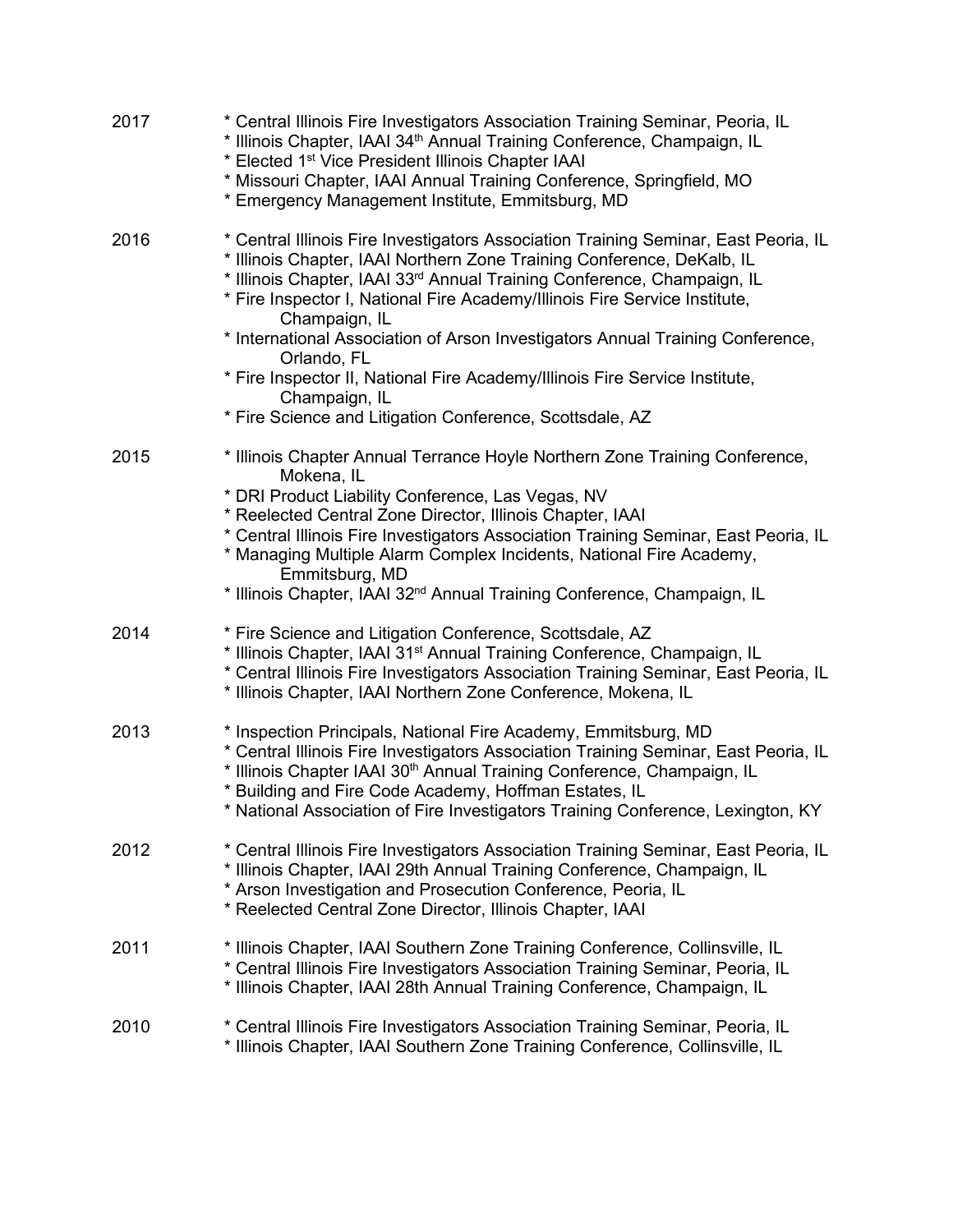| 2009 | * Fire Fatality Investigations, Public Agency Training Council, Normal, IL<br>* Central Illinois Fire Investigators Association Training Seminar, Peoria, IL<br>* Elected Central Zone Director, Illinois Chapter, IAAI                                                                                                                                                                                                  |
|------|--------------------------------------------------------------------------------------------------------------------------------------------------------------------------------------------------------------------------------------------------------------------------------------------------------------------------------------------------------------------------------------------------------------------------|
| 2008 | * Central Illinois Fire Investigators Association Training Seminar, Peoria, IL<br>* Illinois Chapter, IAAI Southern Zone Training Conference, Fairview Heights, IL<br>* Illinois Chapter, IAAI 25th Annual Training Conference, Champaign, IL                                                                                                                                                                            |
| 2007 | * Central Illinois Fire Investigators Association Training Seminar, Peoria, IL<br>* Illinois Chapter, IAAI 24th Annual Training Conference, Champaign, IL<br>* Illinois Chapter, IAAI Southern Zone Training Conference, Collinsville, IL                                                                                                                                                                                |
| 2006 | * Illinois Chapter, IAAI 23rd Annual Training Conference, Champaign, IL<br>* United States Department of Justice, Bureau of Alcohol, Tobacco &<br>Firearms, Advanced Cause and Origin/Courtroom Techniques, Glynco,<br><b>GA</b>                                                                                                                                                                                         |
|      | * Central Illinois Fire Investigators Association Training Seminar, Peoria,<br>IL                                                                                                                                                                                                                                                                                                                                        |
| 2005 | * Illinois Chapter, IAAI 22nd Annual Training Conference, Urbana, IL<br>* Central Illinois Fire Investigators Association Training Seminar, Peoria, IL<br>* Public Agency Training Council Seminar, Springfield, IL                                                                                                                                                                                                      |
| 2004 | * Illinois Chapter IAAI 21st Annual Training Conference, Urbana, IL<br>* Central Illinois Fire Investigators Association Training Seminar, East Peoria, IL                                                                                                                                                                                                                                                               |
| 2003 | * Illinois Chapter IAAI 20th Annual Training Conference, Urbana, IL<br>* Central Illinois Fire Investigators Association Training Seminar, East Peoria, IL                                                                                                                                                                                                                                                               |
| 2002 | * Illinois Chapter IAAI 19th Annual Training Conference, Urbana, IL<br>* Certified Fire Investigator, International Association of Arson Investigators, Inc.<br>* August Mazzone/Illinois Chapter IAAI Training Conference, Collinsville, IL<br>* Central Illinois Fire Investigators Association Training Seminar, East Peoria, IL                                                                                      |
| 2001 | * Illinois Chapter IAAI 18th Annual Training Conference, Urbana, IL<br>* August Mazzone/Illinois Chapter IAAI Training Conference, Collinsville, IL<br>* Central Illinois Fire Investigators Association Training Seminar, East Peoria, IL                                                                                                                                                                               |
| 2000 | * Certified Fire and Explosion Investigator Instructor, National Association of Fire<br>Investigators, Hoffman Estates, IL<br>* Certified Fire and Explosion Investigator, National Association of Fire<br>Investigators, Hoffman Estates, IL<br>* Central Illinois Fire Investigators Association Seminar, East Peoria, IL<br>* Illinois Chapter IAAI 17th Annual Fire Investigation Training Conference,<br>Urbana, IL |
| 1999 | * Northern Illinois Arson Seminar, Rockford Illinois<br>* Illinois Chapter IAAI 16th Annual Training Conference, Urbana, IL<br>* Central Illinois Fire Investigators Association Seminar, East Peoria, IL<br>* Public Agency Training Council Seminar, East Peoria, IL                                                                                                                                                   |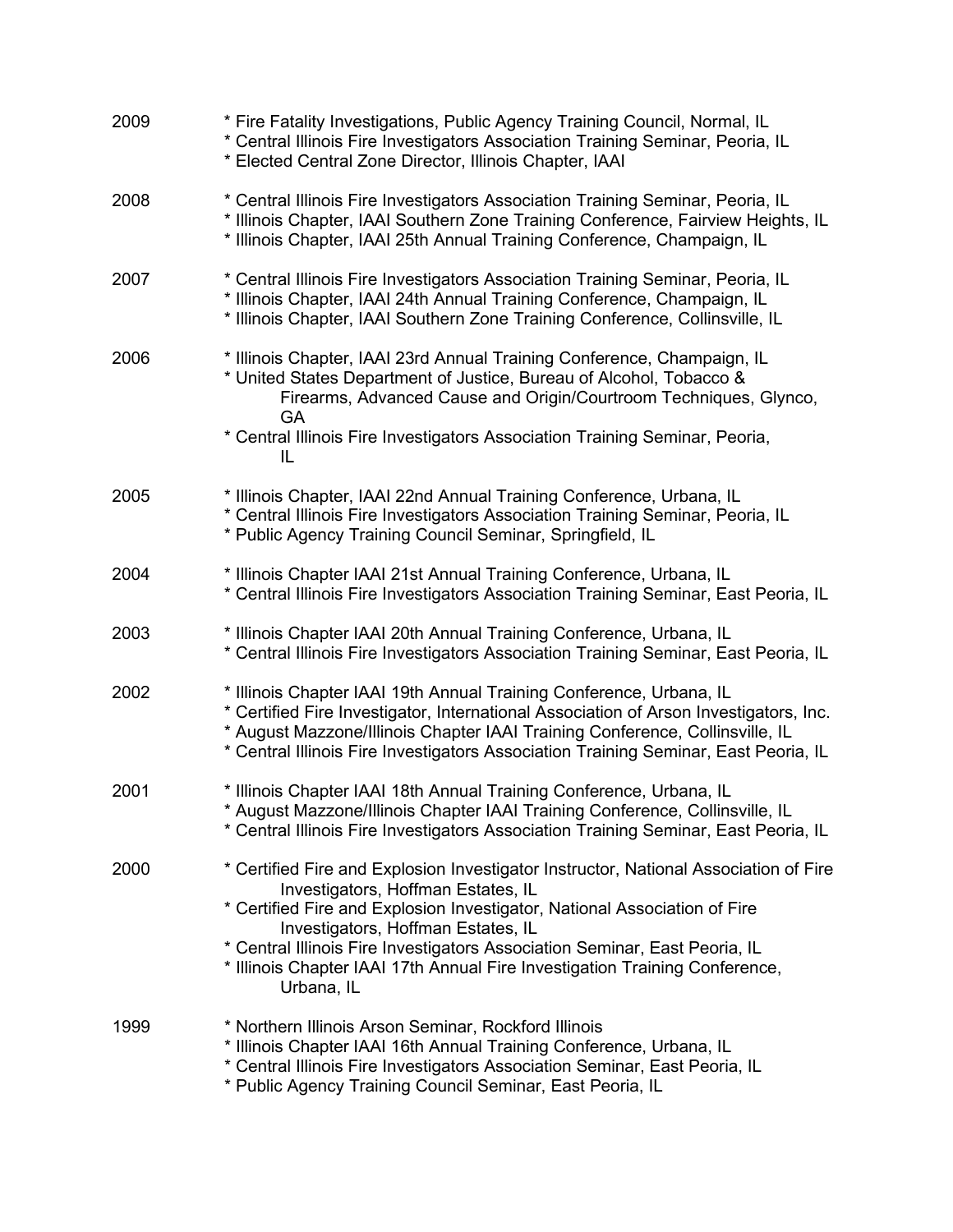| 1998 | * Central Illinois Fire Investigators Association Training Seminar, Peoria, IL<br>* University of Illinois, Police Training Institute, Champaign, IL    |
|------|---------------------------------------------------------------------------------------------------------------------------------------------------------|
| 1997 | * Central Illinois Fire Investigators Association Training Seminar, Peoria, IL                                                                          |
| 1996 | * Central Illinois Fire Investigators Association Training Seminar, Peoria, IL                                                                          |
| 1995 | * Central Illinois Fire Investigators Association Training Seminar, Peoria, IL<br>* Third District Annual Arson Seminar                                 |
| 1994 | * Illinois Chapter IAAI, 11th Annual Training Conference, Urbana, IL<br>* Illinois Fire Service Institute, Fire/Arson Investigation Modules I, II & III |

#### **FIRE SERVICE EXPERIENCE**

| $2018 -$ Present<br>$2016 - 2018$<br>$2008 -$ Present<br>$2008 - 2016$<br>$2006 -$ Present<br>$2006 - 2008$ | Fire Chief, City of East Peoria, IL<br>Deputy Fire Chief/Fire Marshal, City of East Peoria, IL<br>Field Staff Instructor, University of Illinois Fire Service Institute<br>Assistant Fire Chief/Fire Marshal, City of East Peoria, IL<br>Partner/Fire Investigator, FireTech, Inc., East Peoria, IL<br>Assistant Fire Chief/Supervisor of Fire Investigation, City of East Peoria,<br>Ш. |
|-------------------------------------------------------------------------------------------------------------|------------------------------------------------------------------------------------------------------------------------------------------------------------------------------------------------------------------------------------------------------------------------------------------------------------------------------------------------------------------------------------------|
| $2004 - 2006$                                                                                               | Lieutenant/Arson Investigator, City of East Peoria, IL                                                                                                                                                                                                                                                                                                                                   |
| $1999 - 2006$                                                                                               | Fire Investigator, FireTech, Inc., Bloomington, IL                                                                                                                                                                                                                                                                                                                                       |
| $1998 - 2004$                                                                                               | Firefighter/Arson Investigator, City of East Peoria, IL                                                                                                                                                                                                                                                                                                                                  |
| $1995 - 1997$                                                                                               | Firefighter/Arson Investigator Assistant, City of East Peoria, IL                                                                                                                                                                                                                                                                                                                        |
| 1994 - 1999                                                                                                 | Fire Investigator Apprentice FireTech, Inc., Bloomington, IL.                                                                                                                                                                                                                                                                                                                            |
| $1994 - 1995$                                                                                               | Firefighter/Arson Investigator Assistant, City of Canton, IL                                                                                                                                                                                                                                                                                                                             |
| 1990 - 1994                                                                                                 | Paid on Call Fire Fighter, City of East Peoria, IL                                                                                                                                                                                                                                                                                                                                       |

### **MEMBERSHIPS/ORGANIZATIONS**

International Association of Fire Chiefs International Association of Arson Investigators International Association of Arson Investigators - Illinois Chapter International Association of Arson Investigators - Iowa Chapter Central Illinois Fire Investigators Association National Association of Fire Investigators National Fire Protection Association